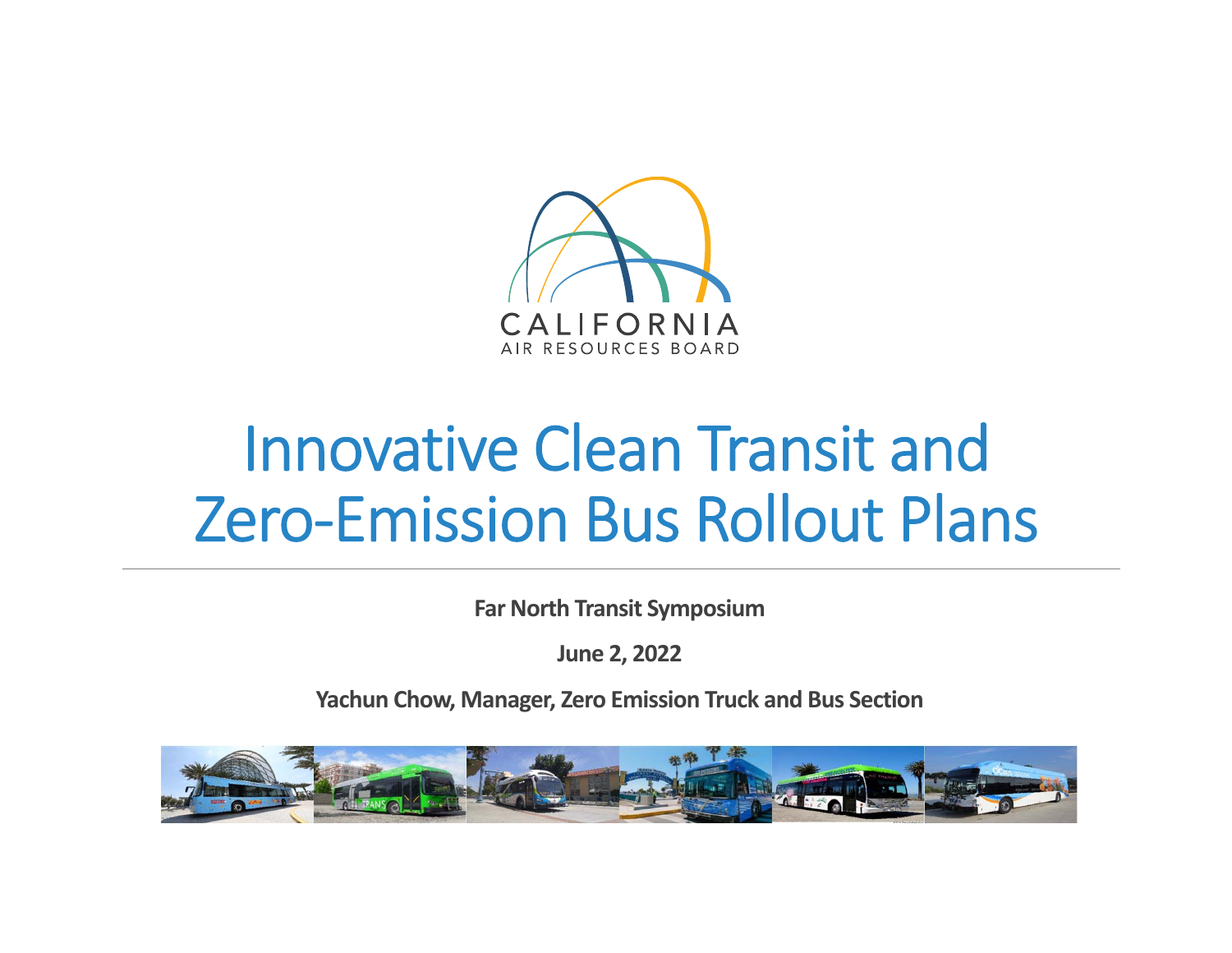# Deadlines and Requirements

- • Annual application deadline for the Omnibus regulation exemption: May 1st
- • Annual reporting deadline for the Innovative Clean Transit (ICT) and Omnibus regulations: March 31st
- •Zero-emission bus (ZEB) purchase requirements starts in 2023 for large transit agencies
- • Rollout Plans for small transit agencies is due June 30, 2023
	- •Rollout Plan Guidance Document explains the requirements
	- • Large transit agencies' Rollout Plans are posted at the ICT‐Rollout Plans page

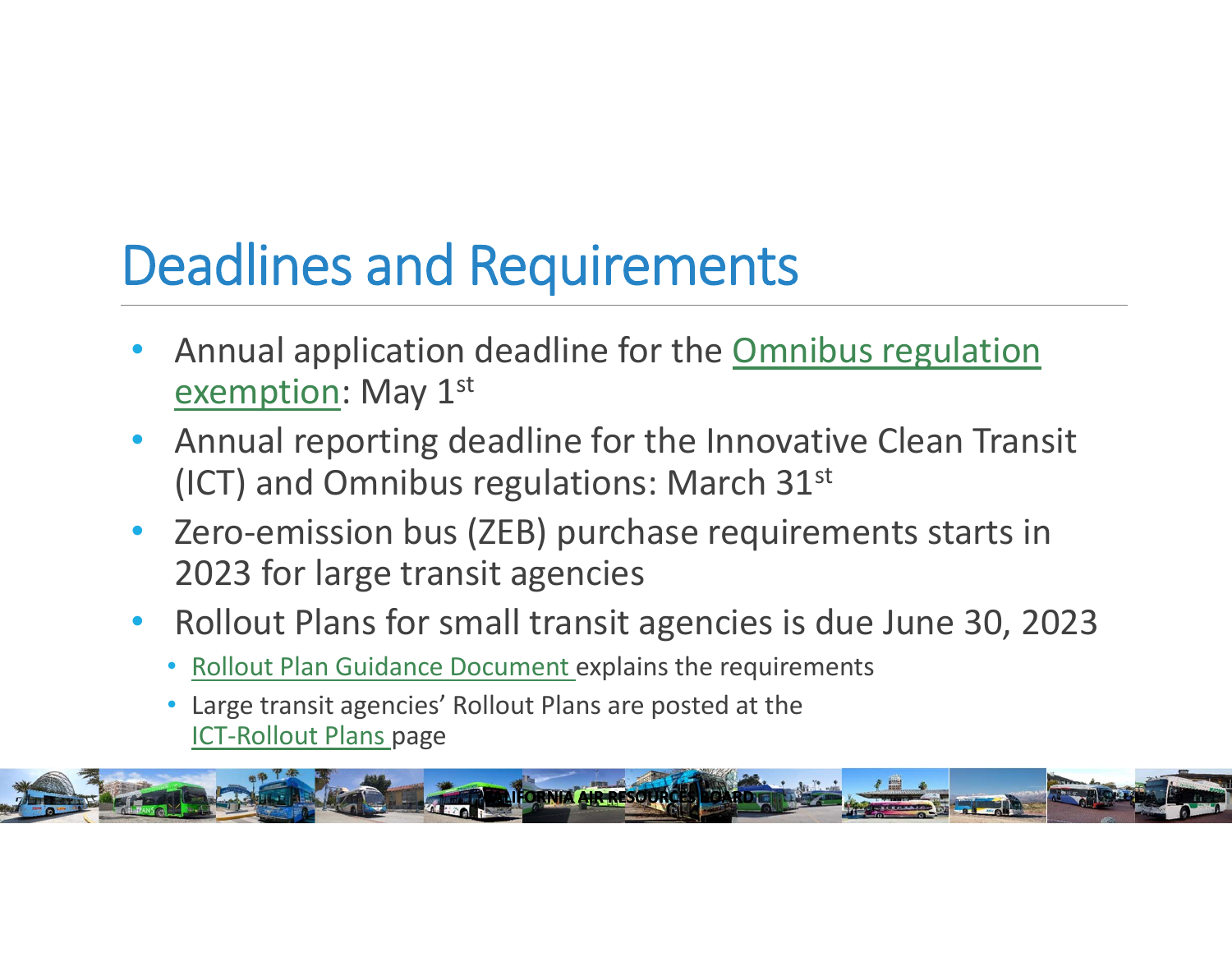### Innovative Clean Transit Reporting Tool (ICTRT)

- • ICTRT was opened on March 14, 2022, with new modules and will remain available through July 1, 2022
- • See ICTRT tutorial webinar presentation and recording for details
- Updated ICTRT Guidance Document in Q&A format to illustrate and explain functions of each module
- Send questions to *ICT@arb.ca.gov*
- •• More information available at the **ICTRT** webpage

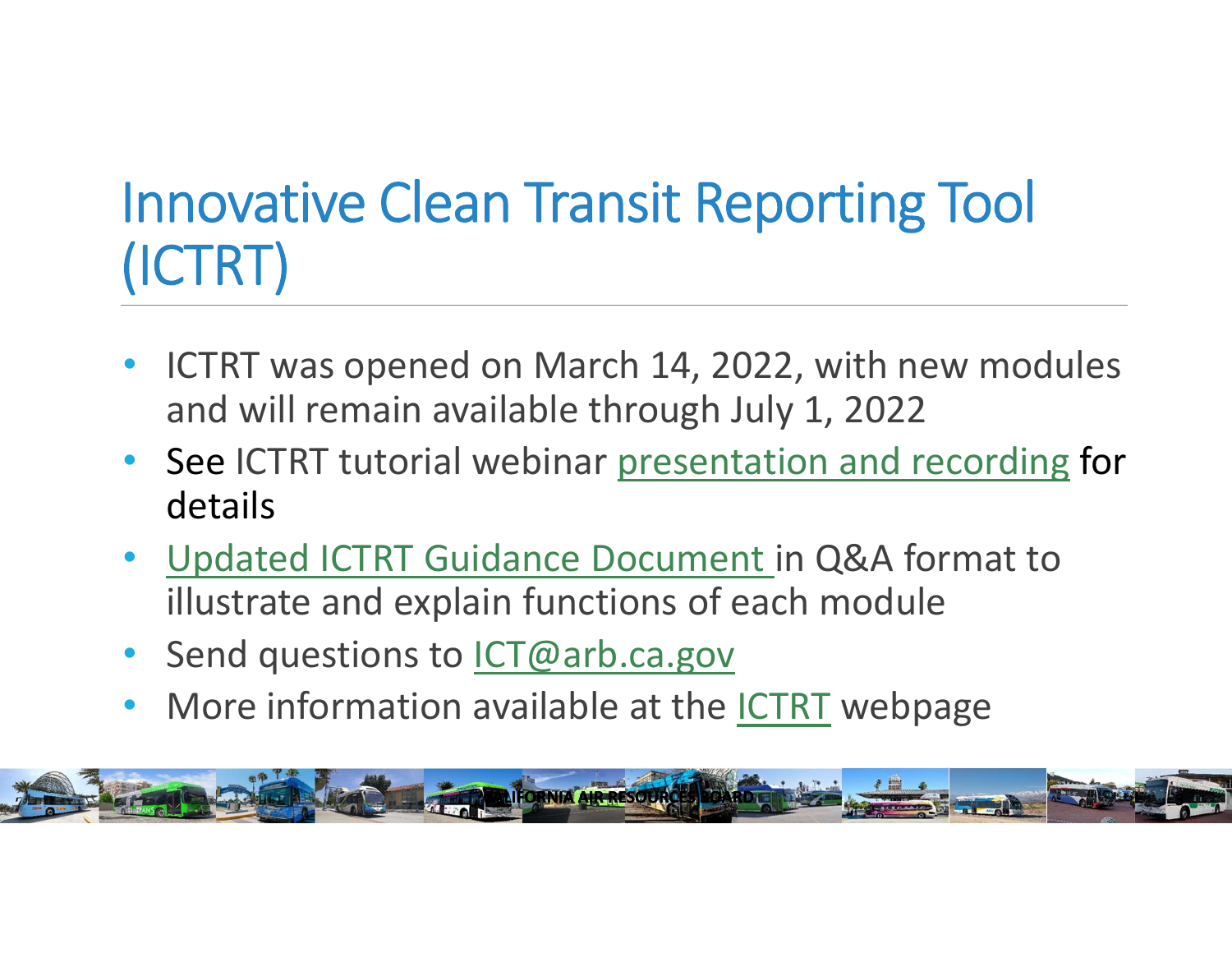# Zero‐Emission Bus (ZEB) Rollout Plan

- • Approved by the transit agency's governing body and submitted to CARB
	- July 1, 2020 for large transit agencies
	- July 1, 2023 for small transit agencies
- • Planning is key to success:
	- Identify suitable technologies
	- Plan bus purchase schedule



• Understand the potential schedule for infrastructure construction

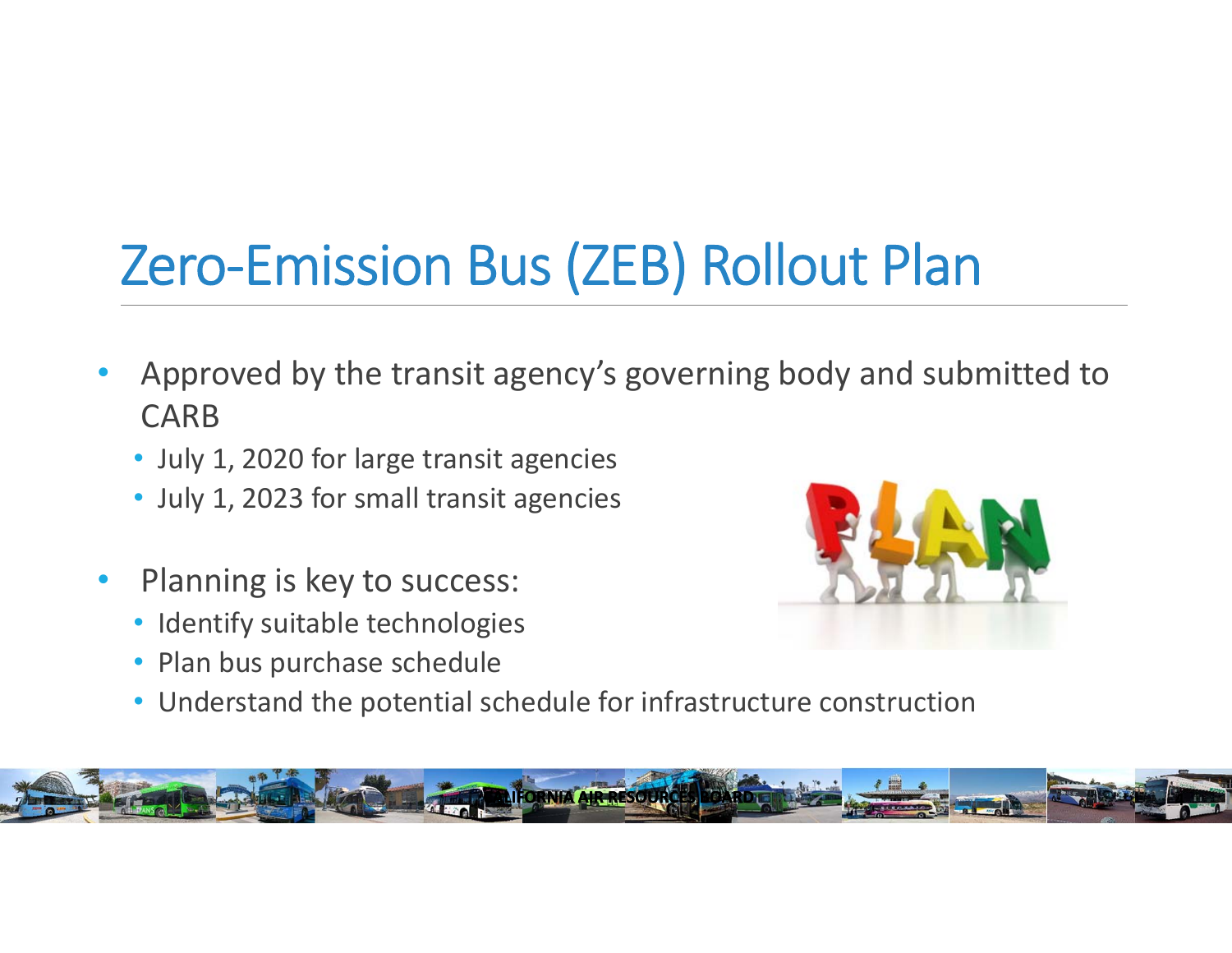#### Synchronization of Activities and Planning

Bus Procurement



#### Infrastructure Planning and Installation





Fuel Cost Management

**LIFORNIA AIR RESOURCES**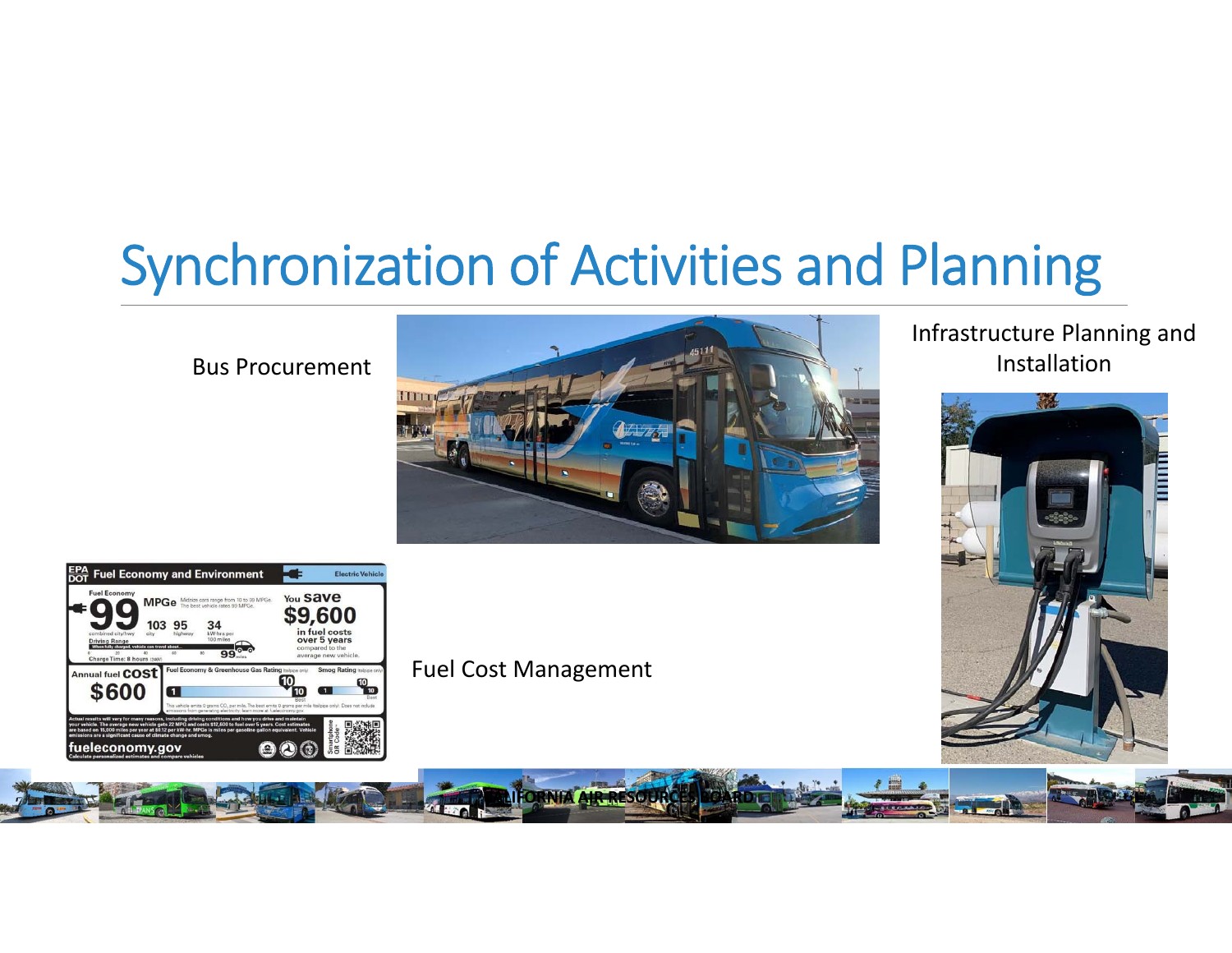# Required Rollout plan components

- Plan for full transition to ZEBs by 2040 (considering minimum bus useful life)
- Planned bus purchase schedule
- Identify types of ZEB technologies planning to deploy
	- Both battery electric (on‐route or depot) or fuel cell electric are eligible
- Infrastructure build out schedule, location and type
- Workforce training (planner, technician, driver, etc.)
- •Describe how planned ZEBs would serve disadvantaged communities

**CALIFORNIA AIR RESOURCE** 

• Identify potential funding sources



**6**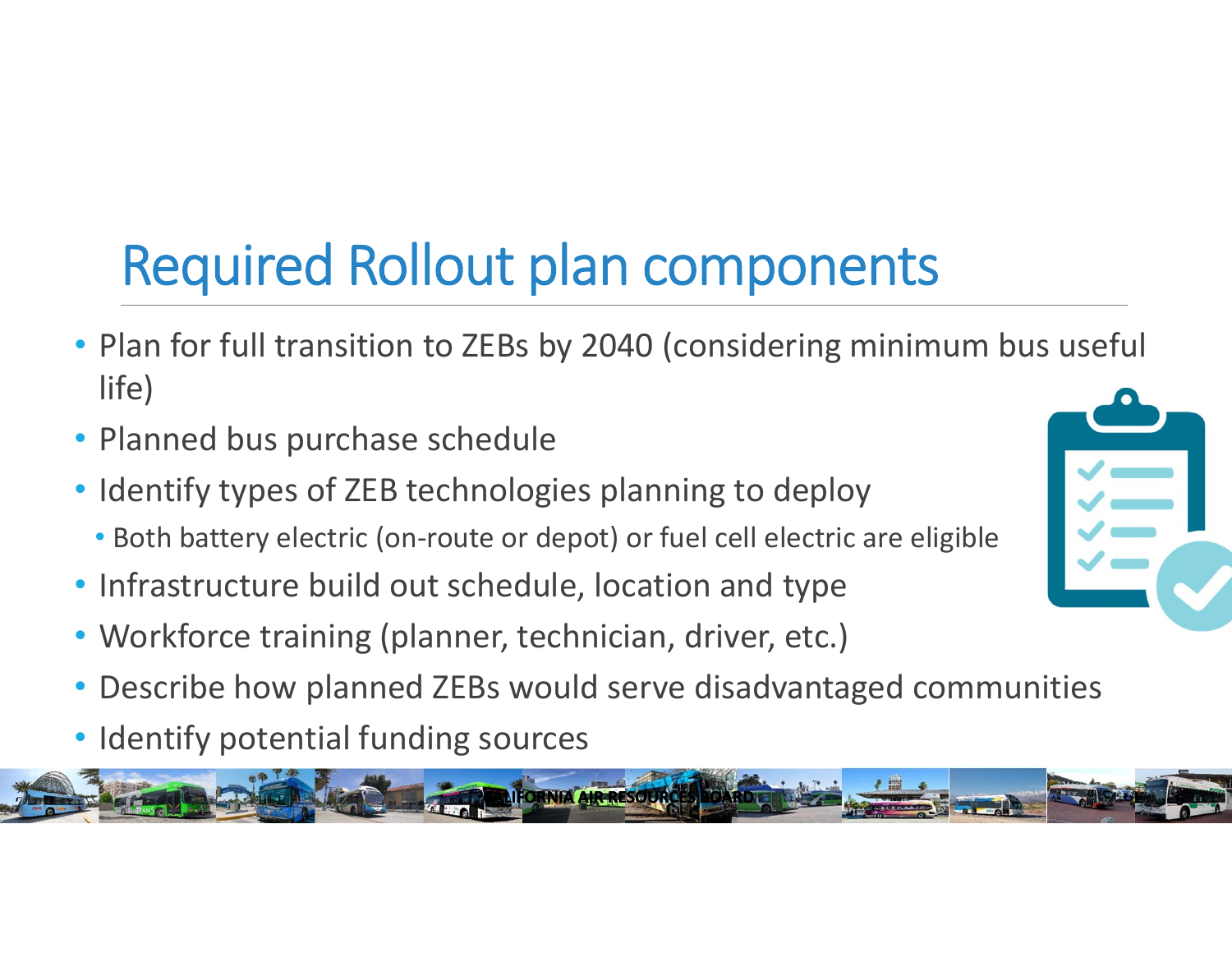### More on ZEB Rollout Plan

- • Rollout Plan
	- Non-binding and could be a moving target
	- The Air Resources Board only enforces the submittal of the initial Rollout Plan but does not enforce the implementation of the Rollout Plan
	- All timelines are estimated with best input from partners, e.g. utilities or other fuel providers
- • Rollout Plan Guidance Document
	- Provides general guidance to transit agencies for planning purpose
	- Is not a form or required format
	- Includes both required and recommended information